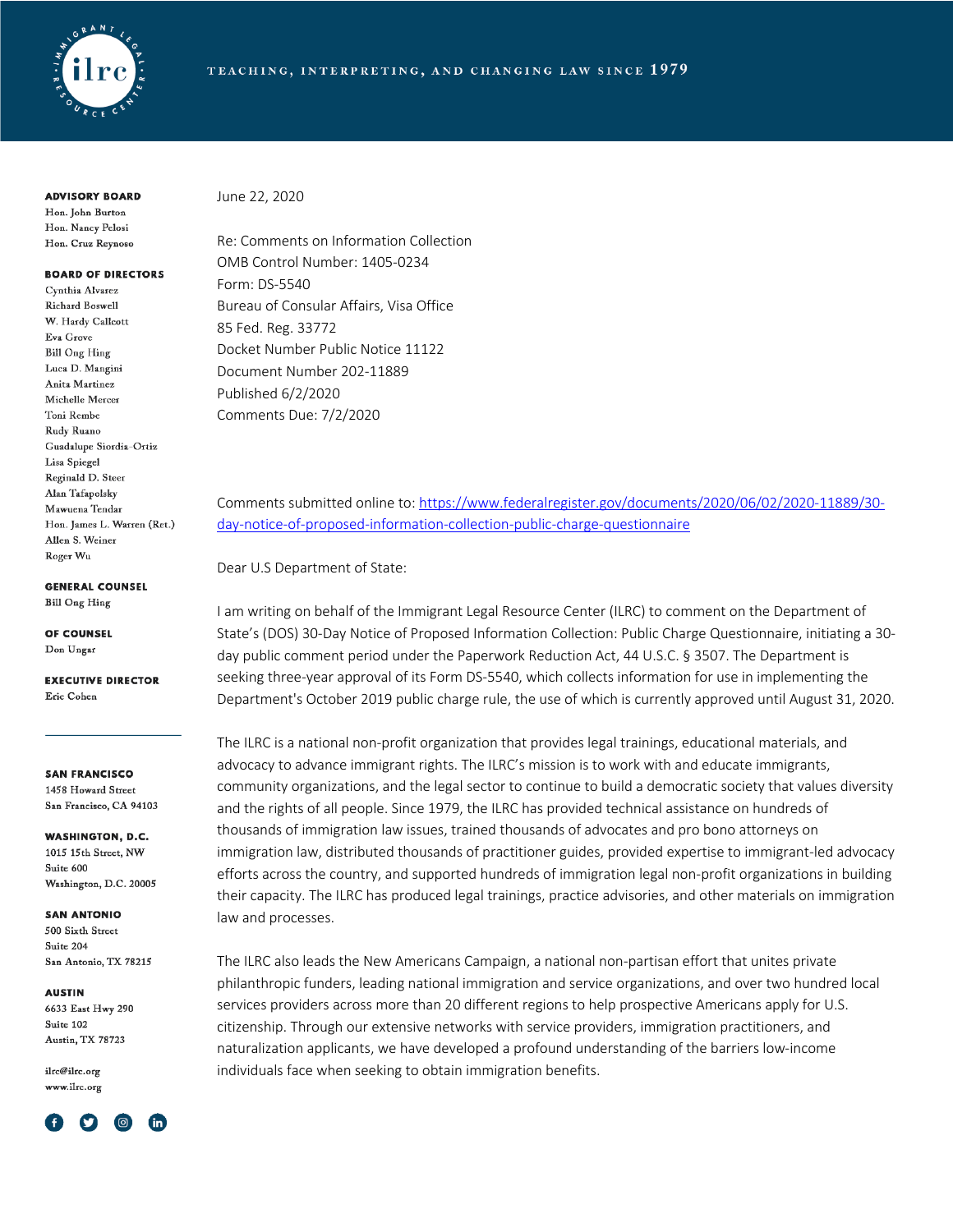The ILRC provides technical support for attorneys and non-profit programs that represent immigrants during consular processing, as well as producing webinars, trainings, manuals and practice advisories on this topic.. The DS-5540, required of all visa applicants subject to the public charge ground of inadmissibility under INA § 212(a)(4) with interviews at U.S. consulates or embassies abroad on or after February 24, 2020, will have a substantial impact on thousands of persons who the DOS will assess for public charge inadmissibility, and its content must fairly reflect the law and regulations that support it. Information collected in the DS-5540 will be used by consular officials to evaluate visa applicants under the new DOS public charge rule.

The ILRC comments favorably that the DS-5540 is not unduly lengthy and burdensome, as four pages is a reasonable length to supplement the picture of an applicant's finances for purposes of public charge assessment. However, we suggest below certain modifications to the existing language in the form where the current version is inaccurate, irrelevant, or misleading.<sup>1</sup> Specifically, the ILRC proposes changes to the questions having to do with health insurance, income and assets, and fee waivers.

# **1. The DS-5540's Question Soliciting Information about Health Insurance Within 30 Days of U.S. Arrival Should Be Eliminated Because it is Arbitrary, Irrelevant, and Confusing, and Conflicts with a Federal Court's Injunction of a Presidential Proclamation**

Questions 4 and 4A of the DS-5540 inquire, "Do you currently have health insurance coverage in the United States?" and "Will you be covered by health insurance in the United States within 30 days of your entry into the United States?" These questions derive from Presidential Proclamation 9945,<sup>2</sup> which a federal court has enjoined<sup>3</sup> – yet DOS intends to continue to ask these questions. To the extent that a question about health insurance coverage is relevant to the public charge assessment,<sup>4</sup> Question 4 should be modified to eliminate 4A, removing the otherwise arbitrary and irrelevant reference to a 30-day window for obtaining health coverage. There is nothing in the new DOS public charge rule or guidance that says having health insurance coverage within 30 days will be viewed more favorably than coverage within 40 days, or 60 days, or 90 days.<sup>5</sup> Rather, the rule makes a distinction between public versus private health insurance, not when health insurance will be obtained.6 Further, consular officers are directed to look at health insurance coverage *or other financial means* to cover "reasonably foreseeable" medical costs. Having health insurance within 30 days, or within any specific period of time, is mentioned nowhere in the DOS public charge rule or guidance. Thus, leaving in a question about whether the applicant will have health insurance within 30 days of arrival is misleading and confusing to applicants, who may mistakenly assume the Presidential Proclamation was not, in fact, enjoined.

The ILRC recommends revising Questions 4 and 4A as follows:

"4. Do you currently have health insurance coverage or other financial resources sufficient to cover reasonably foreseeable expenses related to a medical condition in the United States?"

<sup>&</sup>lt;sup>1</sup> <u>Underline</u> indicates an insertion. <del>Strikethrough</del> indicates a deletion.<br><sup>2</sup> Presidential Proclamation on the Suspension of Entry of Immigrants Who Will Financially Burden the United States *Healthcare System* (''Presidential Proclamation 9945'') (Oct. 4, 2019).

<sup>3</sup> *Doe v. Trump*, No. 3:19-DV-01743-SI (D. OR.) (Nov. 26, 2019).

<sup>4</sup> DOS claims in the June 2, 2020 Federal Register notice that it will instruct officers to rely on the enjoined health insurance information, "only to the extent that it is relevant to the public charge assessment and not to implement Presidential Proclamation 9945." 85 Fed. Reg. 33772, 33774 (June 2, 2020).

<sup>5</sup> *See, e.g.* DOS, *Visas: Ineligibility Based on Public Charge Grounds*, 84 Fed. Reg. 54996-98, 55002 (Oct. 11, 2019) [hereinafter *DOS Rule*]; 9 FAM § 302.8-2(B)(2)(c)(3), (e)(1)(c)(iii).

<sup>6</sup> *DOS Rule,* 84 Fed. Reg. at 54998.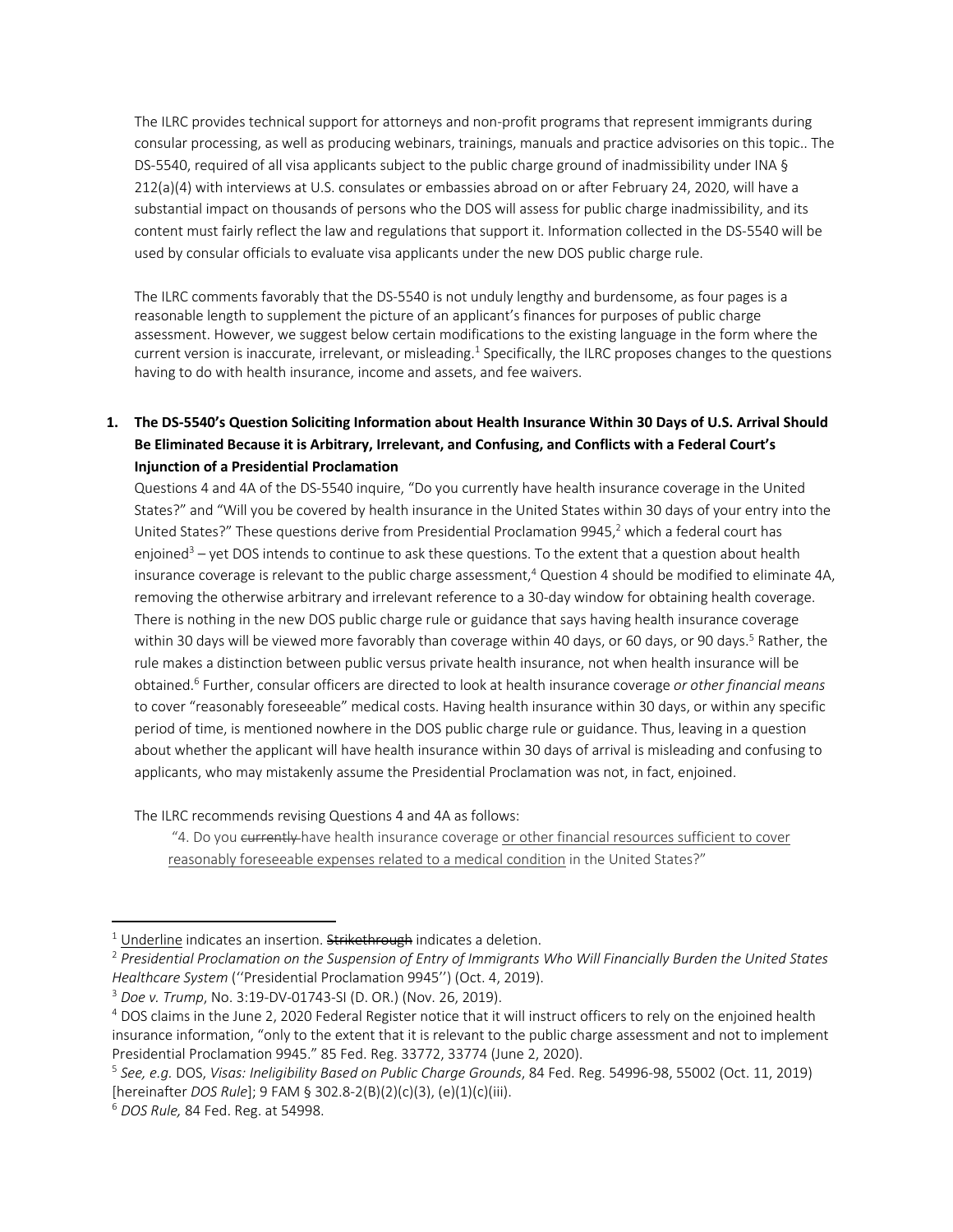#### "4A. Will you be covered by health insurance in the United States within 30 days of your entry into the United States?"

This language would more accurately reflect DOS's regulations, which focus on health insurance coverage *or other financial resources* to pay for reasonably foreseeable medical costs, without mention of a specific timeframe for securing coverage.<sup>7</sup>

## **2. The DS-5540 Questions on Income and Assets Should Clarify that DOS Rule and Guidance Direct Consular Officers to Consider Household Income and Assets**

Question 8A requests applicant's personal income ("current yearly compensation") and then Question 8C directs applicants to "list below any income not listed above that you will continue to receive after your arrival…" Question 9 instructs the visa applicant to "list assets available to you in the table below."

However, the DOS rule and guidance, as with the Department of Homeland Security (DHS) new public charge rule and guidance, directs officers to consider both the *applicant's* and *household's* income and assets.<sup>8</sup> Unlike the DHS public charge form, though, the DS-5540 does not notify applicants that they can and should list household income and assets on the DS-5540 for consideration as part of their public charge assessment.<sup>9</sup>

The ILRC recommends revising Questions 8C and 9 as follows:

"8C. List below any income not listed above that you will continue to receive after your arrival in the United States (for example, rent, stock dividends, foreign pension, child support). You may also include household income. Consular Officers may request additional information or evidence for confirmation."

"9. List the assets available to you or other members of your household in the table below."

### **3. The DS-5540 Question on Fee Waivers Exceeds the Parameters of the DOS Regulations**

Question 14 of the DS-5540 asks, "Have you ever received a fee waiver when applying for an immigration benefit from USCIS?" This question exceeds DOS's regulations and consequently unnecessarily burdens applicants by requesting information about all fee waivers, ever, potentially going back decades, even though only fee waivers

<sup>7</sup> *See, e.g., DOS Rule*, 84 Fed. Reg. 54997 ("…the consular officer will consider evidence of health insurance or the ability to pay for reasonably foreseeable medical expenses… lack of health insurance alone would not make an alien more likely than not to become a public charge at any time, but would instead be considered in the totality of the alien's circumstances."); *DOS Rule*, 84 Fed. Reg. 54998 (heavily weighted factors: "The alien has no health insurance for use in the United States and has neither the prospect of obtaining private health insurance, nor the financial resources to pay for reasonably foreseeable medical costs related to such medical condition"; "The alien has private health insurance (other than health insurance obtained with premium tax credits under the Affordable Care Act) for use in the United States covering the expected period of admission."); *DOS Rule*, 84 Fed. Reg. 55002. <sup>8</sup> *See, e.g., DOS Rule*, 84 Fed. Reg. at 54997 (multiple references to household assets), 54998 (heavily weighted positive factor if "The alien's *household* has income, assets, resources, or support of at least 250 percent of the Federal Poverty Guidelines…") (emphasis added), 55004 ("Some aliens may have sufficient assets and resources, including a household member's income and assets...") (emphasis added);  $9$  FAM § 302.8-2(B)(2)(e)(1).<br><sup>9</sup> Cf. USCIS Form I-944 at page 3, Part 3, clearly identified as "Your *and Your Household Member's* Assets, Resources, and Financial Status" with subheadings below, "*Household* Income" and "Your *Household's* Assets and Resources." (emphasis added).